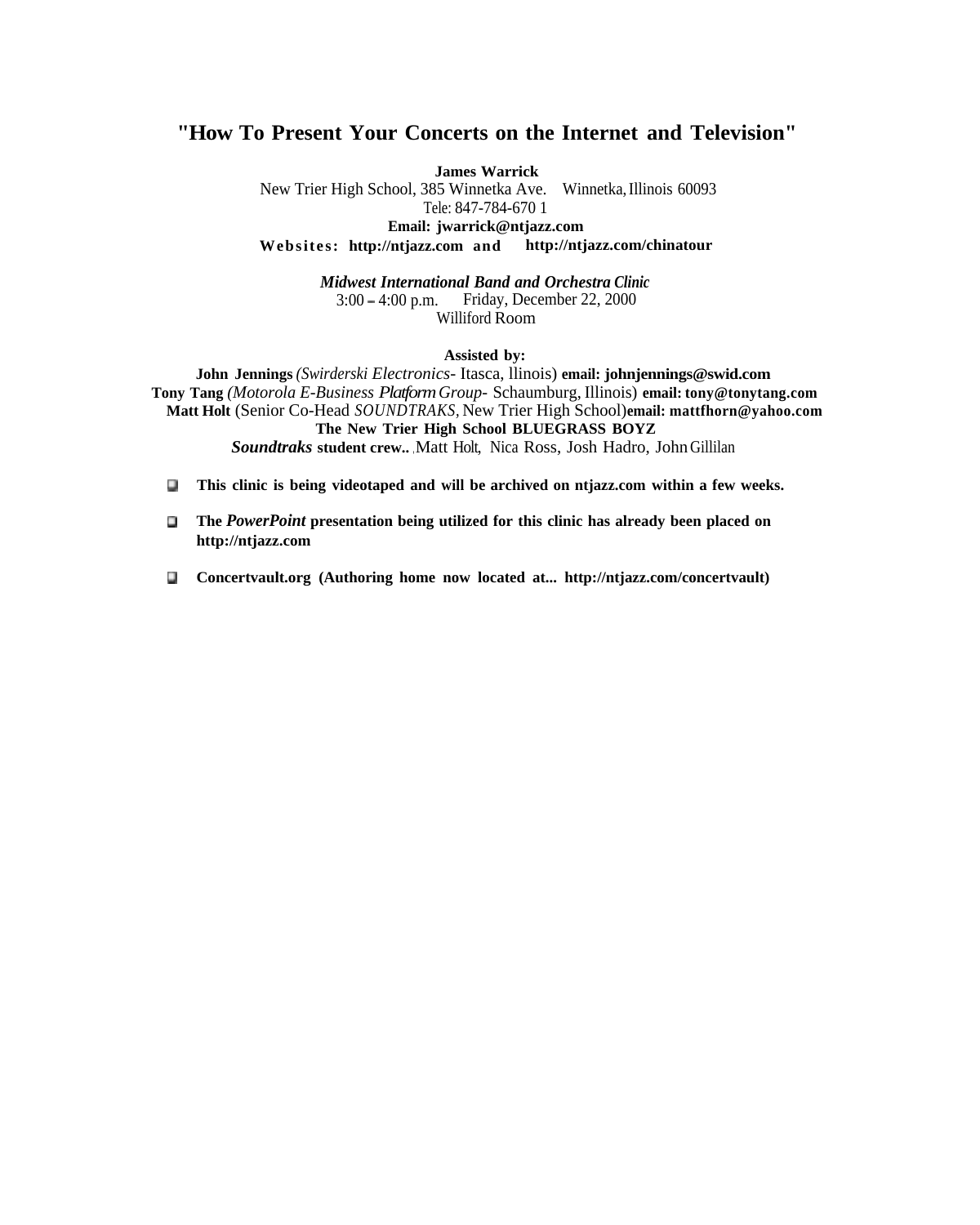# Technology: Web Development The Creative Aspects of Video Streaming

BY JOHN KUZMICH, JR.

here is an innovative way to promote your school's performing program worldwide. Now you can post videos of your performing groups on the Internet. There are two ways that this can be done. First, you can load videos to the Web, which can be played back by downloading them from the Web onto your computer. The second way is to post your video via video streaming. This allows the video to record a "live" performance while it continues to download to your computer. The advantage of video streaming is that it plays back almost immediately rather than posting it for later download viewing. For example, a one-minute video could be 60 to 100 MB in size, which makes downloading a rather tedious proposition even with high speed Internet access with cable modem, Tl line or DSL. But with video streaming, average computer users without high speed Internet access can view your performance almost immediately.

Never before in education. has it seemed so easy to pro- two, even if all you have are analog video capabilities with mote your curriculum, your students and their performance 8mm, HI 8mm, VHS, or VHS HI-Fi. groups to such a large world population on a relatively low budget. This is especially promising in school districts that budget. This is especially promising in school districts that Understanding the Video Streaming Format are providing free Web pages for their teachers and their classes. Video streaming is an incredible, valuable experience Before anything can be accomplished, the video must be for what it can offer. Just a few years ago, digital video was transferred to a computer after it has been created. On a PC something that was out of reach for the average consumer. computer, you need to have a video capture card and soft-Powerful computers were too expensive and difficult to use. ware comes with the card. A PC capture card is used to con-Recent PC prices have plummeted while processing speeds vert analog video (from a camcorder or TV) to digitalize use have skyrocketed. Now, just about any new computer can on the computer. On Macs you can transfer the video to the do a decent job with home movies. And with software pro- computer through the SCSI1 port and use QuickTime. This grams like Ulead VideoStudio 4.0, MediaStudio Pro and process creates a digital video, which can be easily edited VideoWaveIII by MGI Software, you don't need to be a and eventually posted to the Internet for viewing in a videorocket scientist to figure it all out. Tens of millions of cam- streaming format. Video cameras record images onto magcorders have been sold around the world and computers have become standard fare in the home. It hasn't taken long for video capture cards to make the connection between the



Dr. *John Kuzmich Jr.* 's *technology column is a regular feature of SBO magazine. Dr. Kuzmich is a nationally known music educator with more than* 30 *years of teaching experience. His academic background includes a Ph.D. degree in comprehensive musicianship. As a freelance author, Dr. Kuzmicb has more than 200 articles and five textbooks published. As a clinician, he frequently participates in workshops throughout the United States and severa1 foreign countries. For more information about Dr. Kuzmich visit his* Web *page at www.kuzmich.com*

netic tape rather than film and require no developing, so the tape can be played back immediately after recording. Like motion pictures and analog video, digital video is made up

**This article has been reprinted with permission from the December 2000 issue of** *School Band and Orchestra* **magazine**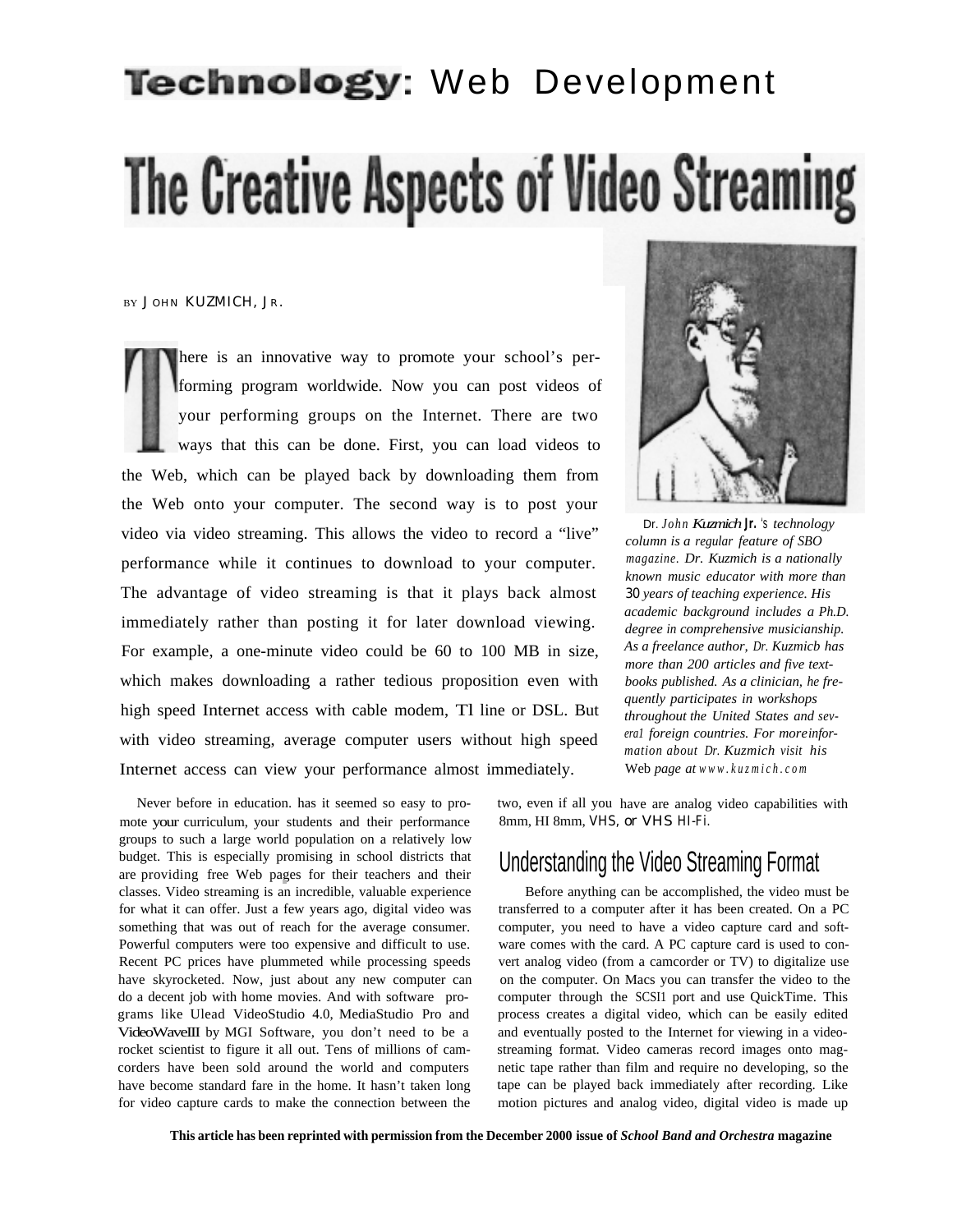of many still images, though in digital form they are called bitmaps. If you are using a PC with a video capture board to capture video from an analog source, such as that from a VHS or 8mm camcorder, it is converted to digital and stored on the computer's hard disk drive.

It is possible to convert any of your analog videos to digital video on a PC. Then, editing your video on your computer can be done with the ease of mouse clicks, drag and drop operations, and cut and paste. What's more, with the previously mentioned software products, you have access to numerous transition effects, professional titling capabilities and simple soundtrack creation tools. And for more good news, it is possible to learn this technology in seconds, and create within minutes.

#### New Technology Developments for Digital Video

Computer video technology has changed faster than anyone could have predicted. Digital Video (DV) has taken the world by storm, becoming the format of choice for enthusiasts. It is easy to configure your computer to capture DV data from your camcorder, and the quality is superior to S-VHS.

With the rapid advance of the consumer video editing market, industry experts agree that this year marks

the crossover of professional digital video editing to the mainstream market with significant advances in both hardware and software. The leading technology advancement has been in the area of IEEE-1394. With new video editing software and with IEEE-1394 device control, consumers can quickly and easily play, pause, fast-forward, rewind, frame-advance, frame-reverse and stop Digital Video and digital-8 camcorders. Software can also capture digital video clips directly with no quality loss.

Another momentous technology advancement for the video editing

industry has been the improvements in MPEG-2 encoding technology. Until recently, high quality compression solutions also came at a high price and, therefore, were aimed af the professional broadcast markets. Today's MPEG-2 encoders offer consumers the ability to quickly create DVD quality video in smaller file sizes than previous video formats. This integration of software with MPEG-2 encoders is seamless, allowing scalable MPEG-2 compression that delivers high quality video at lower data rates on Pentium computers with no added compression hardware. A standard PC can now compress video that will play back in any PC DVD-ROM or MPEG-2 player at full resolution and full frame rate. Therefore, it is possible to create amazing DVD quality movies using the MPEG-2 format. Because MPEG-2 is so powerful, it requires a fast CPU or a dedicated MPEG-2 video card. The recommended CPU is 450 MHz as a



minimum. MPEG-2 is an excellent choice for any type of movie. MP3 is now the standard audio file format that allows individuals to download near-CD quality music and audio from the Web.

#### Education Video Streaming Applications

There are various ways to use videos in education. You can put a movie on the Web. You can send a movie by e-mail for an audition of one of your groups. You can even put video on an electronic greeting card.

The Internet is becoming an exciting new place to share your movies, but there are a few things you need to watch out for. A short three-minute demo video can easily run 60MB and take many, many hours to download. But if you are reasonable, you can put your movies on the 'Net just as easily as you place an image on a Web page. Effective use of video on the Internet requires that you understand that you absolutely must use very high compression ratios that result in very low quality movies. This means your movie should use a small window (320x240) or preferably smaller, low frame rate (15 fps), and radio quality mono audio (8bit). Videos with a lot of motion or action are not well suited to this medium.

Streaming video is an exciting new method of displaying video on the Internet. This means that your video begins playing while your movie is still downloading. Some methods of

> streaming require special software, a special Internet server and can be expensive, but there are other choices appearing. For example, Ulead's VideoStudio allows you to compress your digitalized video files using RealNetwork's ReadVideo file format (\*.RM), Microsoft's Advanced Streaming format (\*.ASF) or Apple's QuickTime format (\*.QT). These formats also require your viewer to install the appropriate player, but all are widely available for

download on the Internet.

#### Recommended Entry-Level Hardware/Software Products

Here's what you need for video streaming. You'll need a computer with video capture capabilities. PCs will need a video capture card that can connect your analog video camera to the computer to transfer the video via an S-Cable connection. The S-cable can be purchased at Radio Shack.

are ready to go without any hardware. If you have a digital video camcorder, you will only need an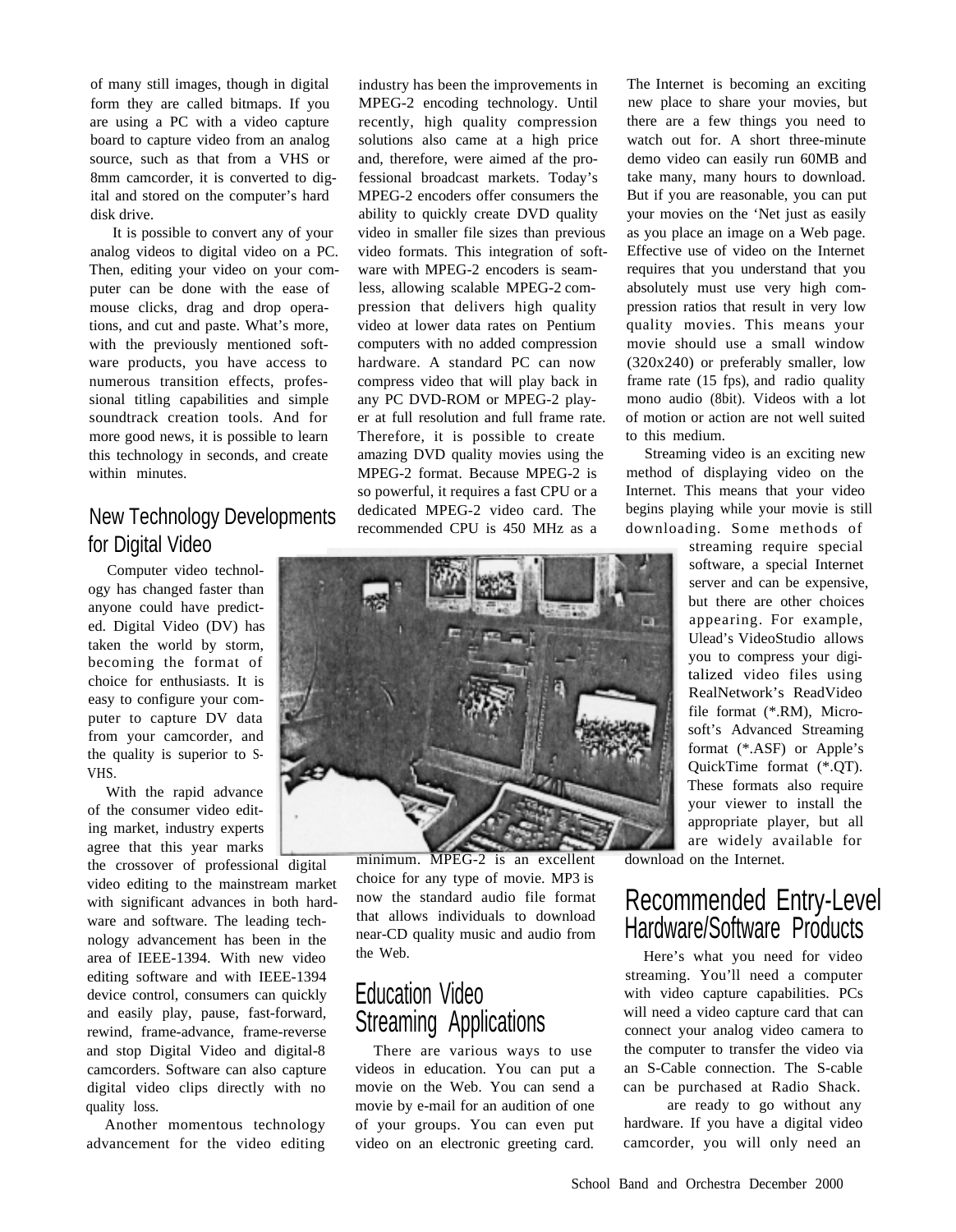IEEE-1394 card instead of a video capture card. Popular PC video capture cards are produced by Winnov for Windows 3.1, Windows 95/98/2000 and notebook computers. What makes Winnov video capture products so powerful are their software drivers that can compress audio and video files so well, and they are frequently updated and are an industry standard in quality performance.

Once the video has been transferred to the computer, you'll need a software editing program to finalize and compress your video for the Web. Several worthy programs include: VideoStudio or MediaStudio by Ulead (www.ulead.com) or VideoWave III by MCI (www.mgisoft.com). In the past, editing complex video formats, such as digital video (DV) and MPEG-2, had been reserved for expensive hardware and dedicated systems. MediaStudio Pro 6.0 was the first professional video editing software to incorporate MPEG-2 native editing in a software solution. All three of these programs can do a lot of editing without expensive, dedicated

hardware and best of all with ease-ofuse, quality and speed. VideoStudio is a very good entry-level software editing product while VideoWave III and MediaStudio are excellent products with more editing options. I like Media-Studio because it is a complete video editing solution that incorporates video capturing, editing, animated video painting, object-based titling and animation, and audio editing in a single package for use in producing video content for broadcast, tape, CD-ROM and the Internet. What I like about VideoWave III is that you get a lot of intermediate/ advanced product features. Network's RealProducer is a must program to publish your video for both posting and streaming on the Web.

# Video Streaming: Getting Started with a Tutorial

Since most readers will probably be using an analog video camcorder to photograph their students and ensembles, the primary job of your video capture board is to convert an incom-

ing analog video signal into a digitized format that your computer can read.

Publishing your movie on the Internet is not difficult. Keep in mind that although you might have a fast cable modem or DSL connection, you should keep your movie short. You should consider video streaming because many of your viewers will probably have 28.8 or 56K modems. Video streaming allows visitors to your Web site to watch the movie as it downloads. To stream video, you need to first produce it in a special way in VideoWave, VideoStudio or MGl's VideoWave III before feeding it into a Web producing program, such as RealNetworks' RealProducer. Streaming video or audio is more instantaneous than waiting for a file to completely download. If you want to look for streaming video on your own, the best place to start is www.real.com, where you can also download the program for free.

Below are some sample steps for preparing your video footage for video streaming capabilities. I will use MGI's

VideoWave III as a demonstration of the actual steps needed. Other software programs mentioned in this article will also do the same things.

**Make Your Template.** With your movie loaded in the VideoWave Storyline, choose Storyline, Produce from the menu button to open the Produce Movie wizard. By default, VideoWave creates movies only in MPEG format, but RealProducer requires an AVI movie. The first time you create a streaming movie, click the Create button to make a new template.

**Template Title.** In the Template Name field of the Create Produce Template dialog box, give the template you are about to create a name, something like Streaming Video, so that you can find this template again in the future. From the File Type list, choose AVI Compressed. Click Next.

**Check Video Options.** This next dialog box, AVI Settings, looks intimidating,

but you can accept the defaults. Make sure that you are using Indeo video compression, that the frame size is 320x240, and that the Quality slider is set to High (100 percent). Click the Finish button to return to the Produce Movie wizard.

**Create Your Movie File.** Click the Next button to go the Summary Page. Type a name for your movie and click the Produce button to create your movie file. Note that the movie isn't in streaming format yet - you have to import it to the next task and finish the job.

 **Begin RealProducer.** After you have created a complete movie in AVI format in VideoWave, start your copy of RealProducer in the New Session dialog box that appears when you launch the program. Choose Record From File and click OK.

**Find the Video.** On the first page of the Recording Wizard, click the Browse button and choose the filename of the streaming video file you created in the last task. Click Next.

**Name the File.** Now enter the details about your video that will appear on the Web page. Give the file a title, name the author, type a brief description of the video file, and enter some appropriate keywords. The keywords make it easier for Web surfers to find your video via search engines. Click Next.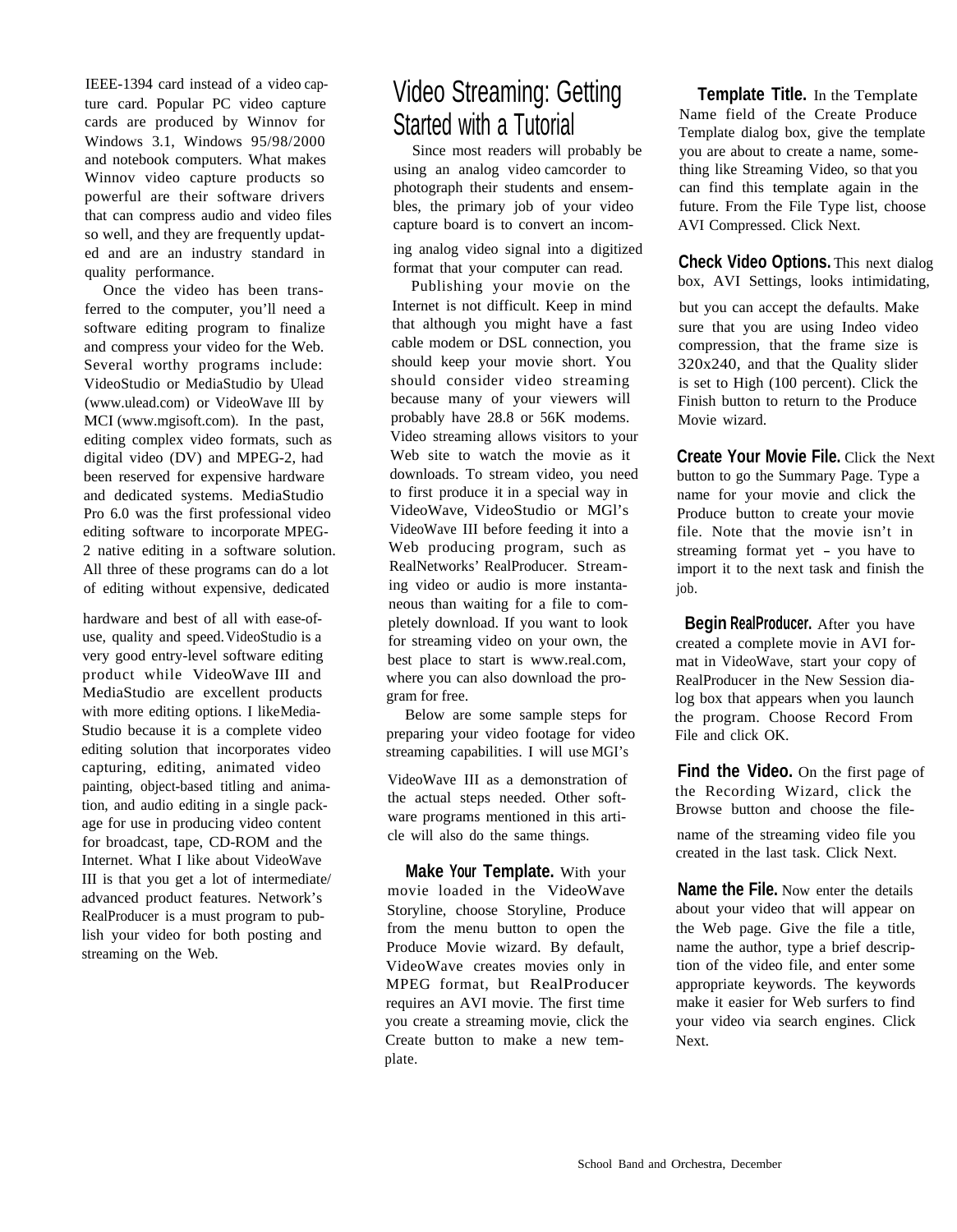Select a Server.Because you're probably posting this video to your own Web server and are not expecting thousands of people to flock to it, choose the Single-rate for Web Servers option and click Next. (If you had a high demand for your movies, you would want to use a special server that could deliver the movie to many people simultaneously.)

Find an Audience. RealProducer assumes that you know something about the kind of people who will view your movie. Select the kind of

Internet connection you expect most of your viewers to have. If you don't know the modem speeds of your audience, a safe bet is 56K modem. Click Next.

Select Audio Quality. Select the option that best matches the audio fidelity of your movie. The Stereo Music option rakes up more of the available bandwidth than Voice Only, leaving less bandwidth available for the video stream. For most videos, Voice with Background Music is your best bet because it balances the sound quality with video quality pretty well. Click Next.

Select Video Quality. Select the option that best represents the quality level of your video. Normal Motion Video is usually a good compromise. Don't choose Slide Show if you want the video to appear as a motion picture. Click Next.

Identify Your Location. Choose a file name and location for your movie. This file, bearing the .rm file extension, is the hyper-compression streaming video file that was created based on the VideoWave produced file. It is the file that will be uploaded to your Web site. Click next.



Verify the Settings. The next dialog box displays all the data about your movie. Check it over to make sure that it is all correct. You can use the Back button to make changes to these options. When you're satisfied with your movie settings clickt the Finish button.

Showtime! After the Recording Wizard goes away, you finally see the main RealProducer window. This view gives you one last chance to make any changes to your video before you produce it.

Encoding. Click the Start button. The video will play and encode itself into a streaming video file.

Uplink to the Web. After the file is complete, you can upload it to your Web site. RealProducer includes a wizard for creating and publishing the streaming video tile in the Tools menu.

#### Remote Video Streaming Playback Options

There are several free software programs that allow remote playback options for streaming your videos over the Internet. The big three in the streaming media are: Apple with QuickTime, Microsoft with Windows Media Player and RealNetworks'

RealPlayer. My favorites are RealPlayer and Windows Media Player. All of these products can be downloaded for free. I recommend that you post these products on your Web

page with "hot'' links directly to their URLs for downloading so your Web page visitors can quickly download them in order to view your movies. Just go to my Web page at: www. kuzmich.com/ kuzdir.html/ to get a better idea of how to set up the "hot" links on your Web page. One problem that is being experienced with streaming software is that it does not handle all vendors' products equally as well. Microsoft's Windows' Media Player version 7 now handles an unprecedented range of media experiences, serving as a streaming player for Internet-based on-demand content, a jukebox and an Internet radio receiver.

## Additional Video Options

If you don't feel you arc ready to post your videos to your Web site. there are Web pages on the Internet that you can post your videos for free. Two choices are www.winnov.com and www.PopCast.com. The first URL allows you to post up to 100 MB for free.

Once you get the hang of creating, editing and streaming video to the Internet, it is also possible to put your video on CD-ROM or incorporate video into a PowerPoint slide show. Can you think of a more dynamic way to promote your instrumental music program than through video streaming?

#### Exemplary Programs of Public School Video Streaming New Trier High School

One music educator can be identified as a video streaming pioneer. He is Jim Warrick, Director of Jazz Studies at New Trier High School in Winnetka, Ill. He has embraced video streaming by making the band, orchestra and jazz band concerts available on-line for parents, friends and music educators around the world to watch both "live" and via video streaming 24 hours a day, 365 days a year on the Internet. New Trier's several Web sites provide video streaming of their music department's ensembles along with top professional artists [with permission] such as the Buddy Rich Big Band, Tucson, Arizona

Boys Chorus, North Shore Stompers, Rob Parton's ROPA Big Band, Byron Stripling, Gary Burton/Chick Duo, as well as the 17th Annual New Trier Jazz Festival, with more than 12 hours of video streaming coverage. The main URL is: www.ntjazz.com.

This Web site is housed in a dedicated server at New Trier High School in Winnetka, Ill. New Trier is a ally acclaimed public school recognized for outstanding success in academics and the performing arts. The New Trier Music Department has been